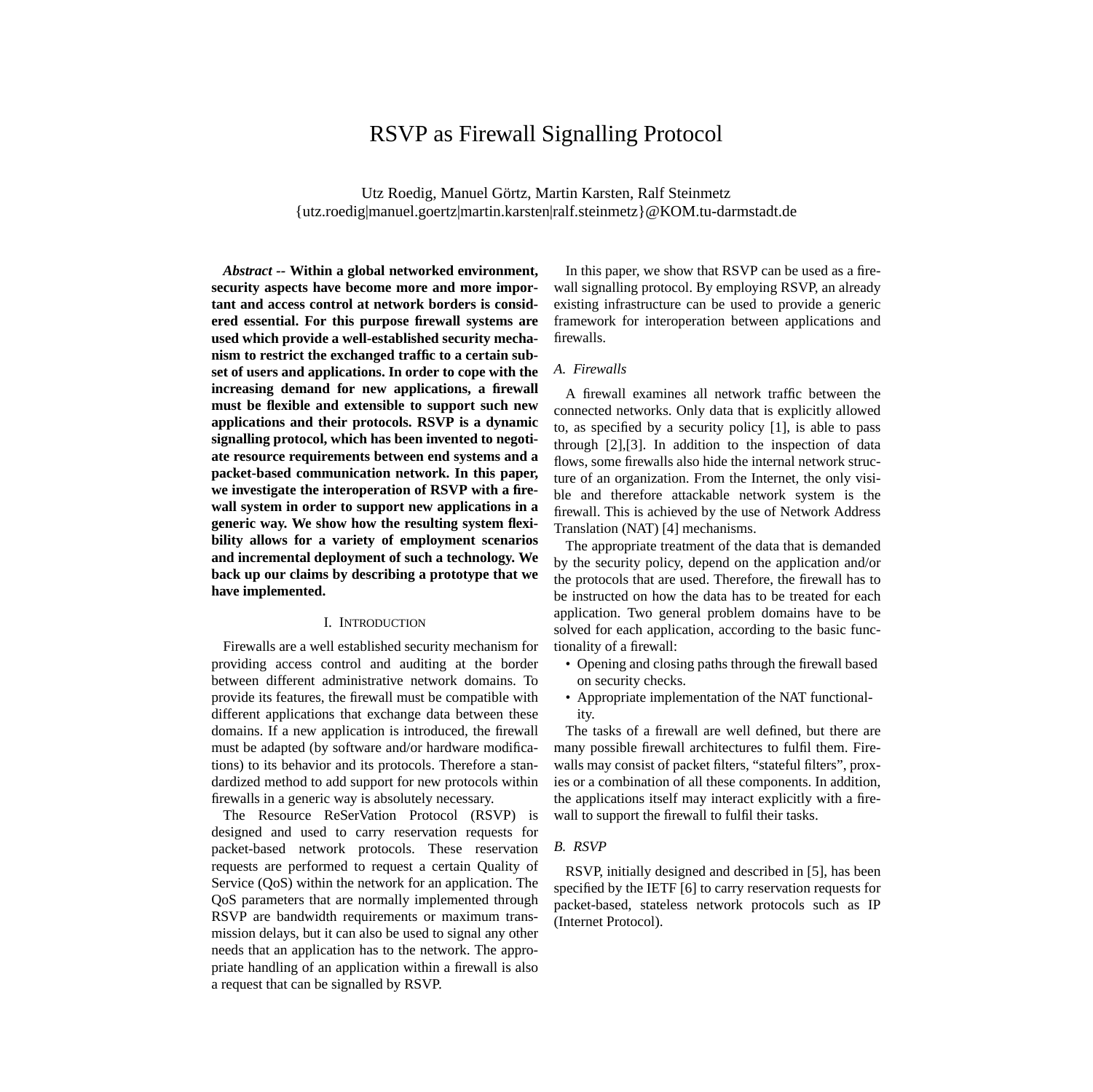<span id="page-1-0"></span>In the RSVP model, senders inform RSVP-capable routers and receivers about the possibility for reservationbased communication by advertising their services via PATH messages (Figure 1).



Figure 1 - RSVP session establishment

PATH messages carry the sender's traffic specification (TSpec) and follow exactly the same path towards receivers as data packets. Receivers initiate reservations by replying with RESV messages. They contain a TSpec and a reservation specification (RSpec) and establish the reservation.

# *C. Motivation and Outline*

An explicit interaction between applications and firewalls is necessary, when a general method to add support for new applications within a firewall needs to be available. Especially for the integration of complex and dynamic applications, like multimedia applications, such a general method is desired. To build the interaction between the application and the firewall normally a "firewall framework" is used. In this paper, we show that the existing RSVP architecture can be used to build such a firewall framework. The resulting firewall framework has not to be defined and implemented from scratch, but instead a lot of already existing work can be reused. To explain this fact in detail, we give a general model of a firewall framework. This allows us to show which parts of a firewall framework are already covered by RSVP and which parts have to be added or modified. As we show, modifications of RSVP are not necessary for basic scenarios. RSVP can be "used" as firewall framework.

The next section gives a definition of a firewall framework. In Section III, we show how RSVP is used to build such a firewall framework and we describe its implementation in detail. Afterwards, we discuss the necessary boundary condition, the security of RSVP itself. In Section V, we clarify the functionality of our approach by describing the overall signalling process on the basis of an example application. In Section VI, we present our prototype software implementation. Section VII gives an overview of related work and links our new approach to previous work. We close the paper with a summary of the work and a description of future work that is necessary.

#### II. FIREWALL ARCHITECTURES

Before we define how RSVP can be used as generic firewall framework, we clarify the difference between a firewall using a framework and a firewall that does not. Then we identify which parts are necessary within such a firewall framework in general.

## *A. Definition of a Basic Firewall*

A firewall has to support a set of basic tasks, to properly handle application communication. These basic tasks can be classified in the following manner:

- Task 1. Opening and closing paths through the firewall based on (security) checks.
	- Task 1.1 The firewall checks which hosts are involved in the communication (e.g. by determining source and destination IPaddresses).
	- Task 1.2 The firewall has to determine the service used (e.g. by analyzing the UDP or TCP ports).
	- Task 1.3 The firewall has to know about the communication dependencies and has to adjust its configuration dynamically (e.g. relationship of several flows that form one session).
- Task 1.4 The firewall determines the users that are involved in the communication (e.g. by authentification of a user within a proxy).
- Task 2. Implementation of the NAT functionality
	- Task 2.1 NAT is implemented by modifying the IP-Addresses in layer 3 and for TCP and UDP, the ports in layer 4.
	- Task 2.2 For some applications, modifications of the higher layers are necessary. (e.g if IP-addresses are negotiated and submitted in high layers during communication).

In the next sections, we use the term *basic firewall* to refer to a firewall or firewall system which is capable to execute the tasks listed above. Not all of these tasks are performed by all types of firewall components (filters, stateful filters, proxies). For example a packet filter does not support the Task 1.4 and NAT. Standard firewalls, e.g. *Firewall-1* [\[7\]](#page-9-0) or *Gauntlet* [\[8\],](#page-9-0) however are able to execute all of the mentioned tasks. Some of these firewalls might provide additional tasks (e.g. virus checking) but these are not included in our definition of a *basic firewall* (see Section A). Every firewall, using a framework or not, should support the tasks of a *basic firewall*.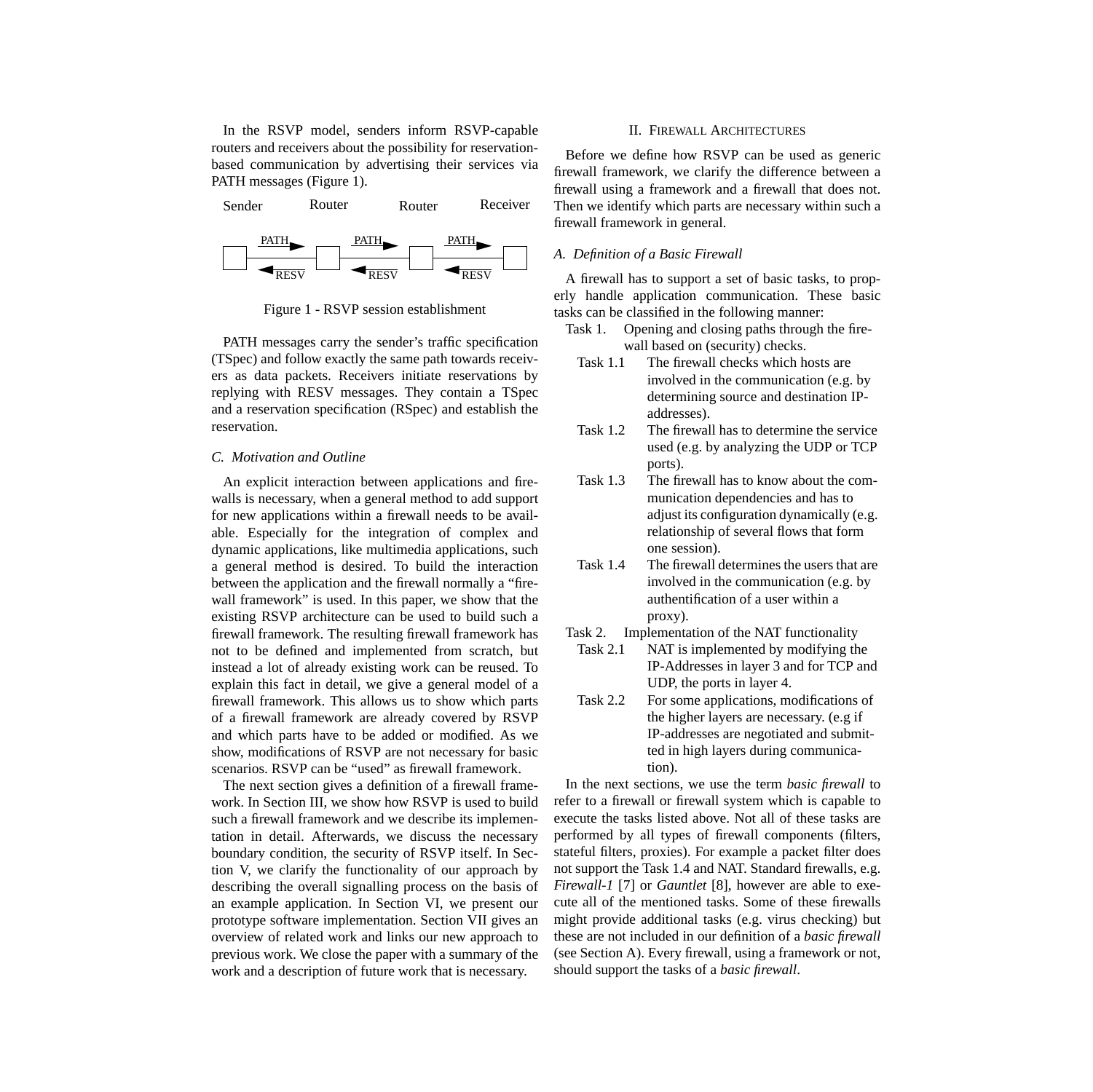## *B. Grouping of Logical Parts*

For some of the described tasks of a *basic firewall* a firewall needs some information, that is normally not available to network nodes. Therefore, the firewall has to interact with the application or its protocols. Figure 2 shows the *logical parts* that can be grouped to build different levels of interaction between application and firewall.



Figure 2 - logical parts of a firewall

The part *Application Control* is responsible to extract the information (e.g. owner of the data) from the applications communication that is necessary for the firewall. This information are then passed to the *Firewall Control*. The *Firewall Control* is responsible to handover this information to the security device (e.g. a packet filter device). The appearance of this information depend on the used security device type (e.g. commands to configure a specific packet filter device).

Combination ① in Figure 2 shows a "state of the art" firewall, where the application does not interact directly with the firewall to help the firewall performing its tasks. In this case, all logical parts are located on the firewall itself. The *Application Control* is designed as protocol parser within the firewall. The information extracted by the *Application Control* is then passed via function call to the *Firewall Control* which is also located on the firewall. The *Firewall Control* then executes the appropriate firewall configuration commands.

When a firewall framework ② is used, the *Application Control* is part of the application. The necessary information is passed by the application to the application control, so that a parser is not necessary. Then the information is passed to the *Firewall Control* which is located on the firewall. Since the application is running on a different machine than the firewall, a mechanism to transport the information over the network is needed. The *Firewall Control* then executes the appropriate firewall configuration commands.

It is also possible to group the logical parts in other ways. Combination ③ in Figure 2 shows an intermediate proxy between the application and the firewall.

The main difference between combination ① and ② is given by the generality of the approaches. In the first approach, the firewall needs to interoperate with a parser. This parser must have knowledge of the internal structure of the application protocols, and therefore a parser for each application is necessary.

The first approach could be considered to be more secure, due to the granularity of the possible checks in the specialized parser and the missing interaction with other network components (see Section C). In the second approach, the firewall support has to be integrated in the application, but the firewall has not to be modified for every new application. There is a trade off between security and generality, which has to be considered.

A firewall framework consists of the following two main parts:

- The transportation of the necessary information between applications and the firewall. We refer to this part of a framework as the *signalling-part.*
- The definition, how these informations are created in the applications (*Application Control*) and how these informations are used in the firewall (*Firewall Control*). We refer to this part of the framework as *policypart.*

Both parts have to interact in a way that the resulting framework can handle the tasks of a *basic firewall*. The design of each part has an impact on the design of the other part.

#### *C. Security Concerns*

If a firewall framework is used to replace specialized firewall components, like an application level gateway, there is some functionality that could not be covered. An application level gateway or proxy compromises specialized parsers for the supported applications. These parsers are capable to perform security checks on the application layer. For example an FTP application level gateway can filter certain ftp commands like GET or PUT, an HTTP application level gateway can remove ActiveX or java applications from the transferred documents. There is a trade-off between "extended security features" and "general application support".

#### III. AN RSVP BASED FIREWALL FRAMEWORK

Firewalls can use RSVP in two different ways. First, a firewall is also a router and therefore could use RSVP in the same way as normal QoS aware routers. In case that the flow's packets are not simply forwarded but checked by some application code on the firewall, the resources to be reserved are not only network resources but local components as well. Hence, mechanisms such as CPU scheduling and memory management must be considered [\[9\].](#page-9-0) This usage of RSVP is related to classical QoS which also considers the specific behavior of a security component. The details of network and local resource management are out of the scope of this paper.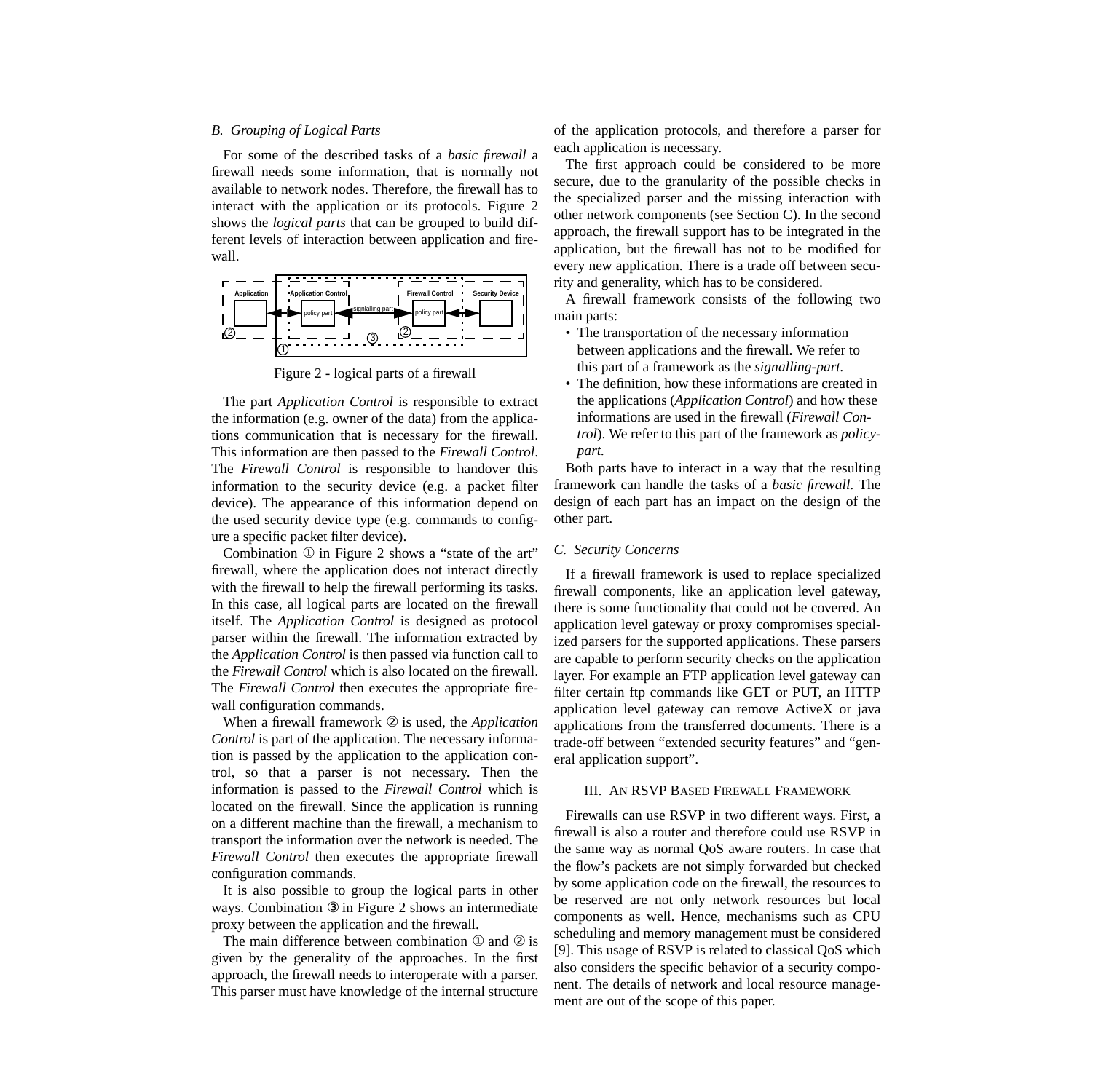The second method, how a firewall can use RSVP, is to use it as signalling protocol for security QoS requests. A desired security level can be part of a QoS specification [\[9\]](#page-9-0) as well. In the literature such a security QoS is sometimes introduced as Quality of Protection QoP [\[10\].](#page-9-0) This method of using RSVP is discussed within this paper.

## *A. Definition*

To avoid the need of implementing and installing a new parser everytime a new protocol has to cooperate with the firewall, we propose the "Firewall RSVP Framework". We suggest to use RSVP to transport the necessary information between applications and the firewall. RSVP is used in this framework to implement the *signalling part* and the *policy part*.

The application has to announce every upcoming stream by sending a standard RSVP PATH message which represents the *application control* in the *policypart*. The message contains a description of the upcoming flow, e.g. protocol, source, destination. These information are used by the firewall to implement the appropriate mechanisms, representing the *firewall control* within the *policy-part*. Because these steps are performed for each flow, the firewall does not have to analyze flow dependencies or flow characteristics of an application session to support the tasks 1.1 to 1.3. Thereby, the *signalling-part* uses the standard RSVP signalling mechanisms, as they are also used for QoS purpose. We define this operation mode as the *passive mode* where existing information in the RSVP messages is interpreted for security purposes within the firewall. To be able to fulfil also the necessary Task 1.4, the signalling part has to use an *active mode*. Within the RSVP PATH message an additional object has to be inserted by the application, which contains information about the flow's owner. This can be achieved by using the already defined POLICY\_DATA-object.

To match the NAT requirements specified in task 2. ([Section II.A\)](#page-1-0), the *active mode* might be used as well, but this is not discussed within this paper.

As we have shown, two "operation modes" have to be distinguished. Both modes can be used within a RSVP firewall framework. When the *passive mode* is used, the standard RSVP signalling can be employed to control a firewall supporting Tasks 1.1 to 1.3. To control a firewall which supports all tasks of a basic firewall, the *active mode* has to be used. To use the active mode, the RSVP signalling has to be enhanced which is well feasible due to the modular design of RSVP.

This paper investigates both operation modes. We show how these two operation modes can be used to build a generic framework for the integration of new applications

within firewalls. Thereby, we primarily focus on the firewall problem domain *"Opening and closing paths"*. The problem domain *"NAT functionality"* is considered but not be discussed in detail in this paper.

#### *B. Preconditions*

If RSVP is used as a firewall framework, some preconditions have to be considered.

At least two of the involved nodes (one communication endpoint and the firewall) have to support the RSVP protocol. Compared to other frameworks, as described above, this results in the same implementation effort, but also additional features are available.

If external entities (applications, devices,...) can influence the configuration of the firewall, a *policy overlay* is necessary. This means that an administrator of the firewall should be able to narrow the possible configuration changes that are signalled. For example, an administrator wants to be sure that negotiated flows are only enabled when they use not well-known ports. This ensures that even in a worst case scenario a basic firewall remains active.

If RSVP is transporting security related information, which is true when the firewall configuration is based on the RSVP message content, it has to ensure that the protocol itself is secure. Because this is the most important precondition, we discuss this issue in detail in section IV.

When these preconditions are fulfilled, the following mechanisms have to be implemented to enable RSVP for the targeted purpose.

#### *C. Details*

Figure 3 describes a simple scenario where an intranet is protected by a firewall which uses the RSVP framework. We refer to this scenario to describe the details of the framework.



Figure 3 - RSVP session establishment

If Host A intends to initiate a flow to Host B it announces this upcoming flow by sending a PATH message to HOST B (①). The firewall, which is capable to take part in the RSVP signalling, processes and forwards the RSVP information to host B. Host B replies with a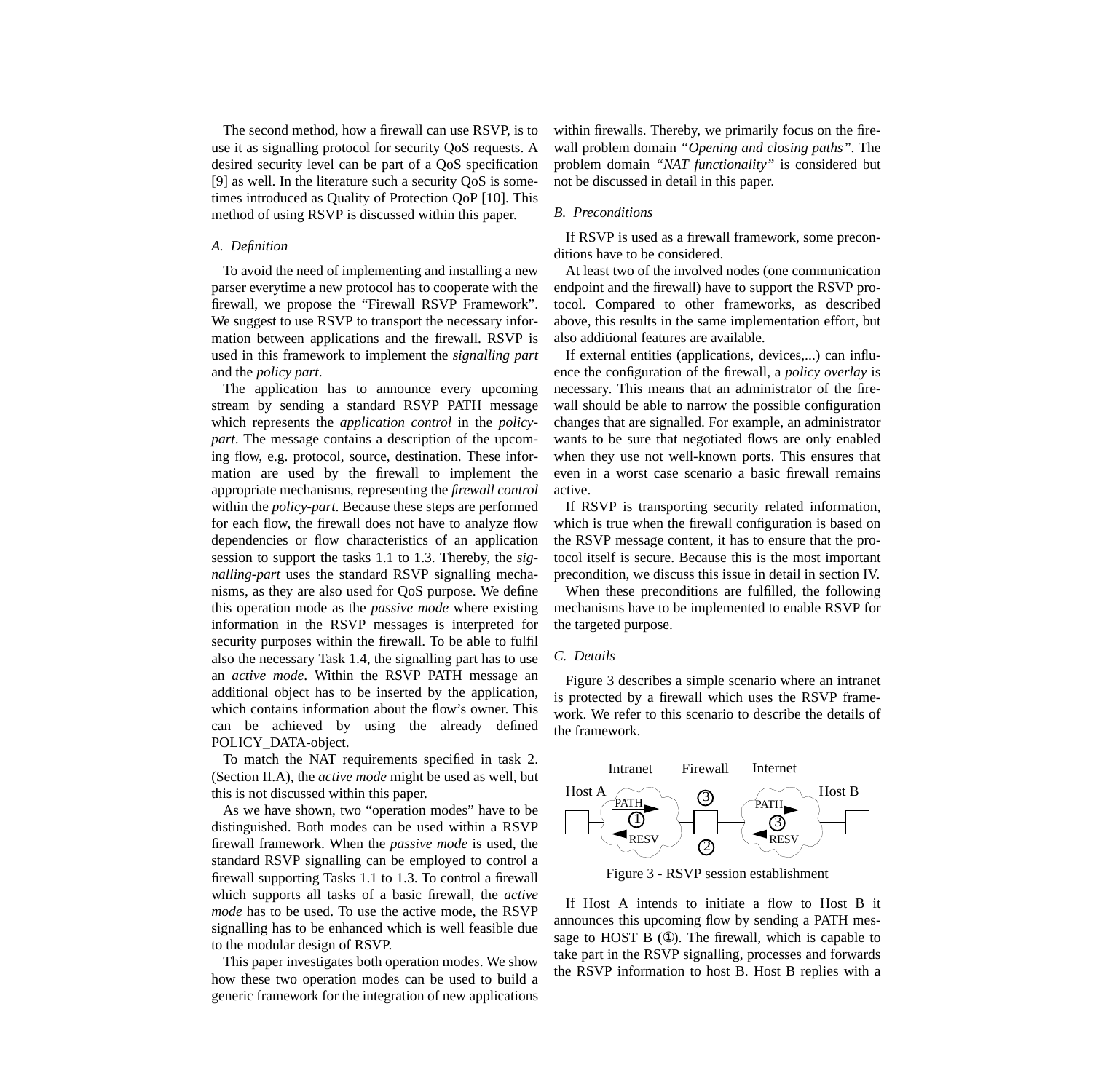RESV message (③). This message is also processed by the firewall and forwarded to host A.

## *1) Policy Part - Application Control*

The applications have to announce all flows that are used by RSVP. Therefore each application has to use the standard RSVP mechanisms. If the firewall also requires user authentification for the flows, the RSVP implementation also has to support the POLICY\_DATA-object as described in [\[11\].](#page-9-0)

Applications have to implement a standard RSVP signalling interface to provide the *Application Control*.

## *2) Policy Part - Firewall Control*

To implement this part of the framework, the firewall has to take part in RSVP signalling. This could be achieved by adding a standard RSVP daemon like [\[12\]](#page-9-0) or [\[13\]](#page-9-0) to the firewall. The used RSVP daemon has to be slightly modified to be able to support the following capabilities:

If host A initiates the communication (as described above), the firewall uses the information in the PATH message to implement a filter rule for the upcoming flow. If host B initiates the communication, host B sends the PATH message and host A responds with the RESV message. In this case the information within the RESV message is used by the firewall to implement the appropriate filter rule. As described in section IV, security mechanisms can be used to authenticate the generator of RSVP messages. Because of the hop by hop characteristic of RSVP, also the security mechanisms are hop based. Therefore the firewall can only trust RSVP messages that

- are passed by the host directly without passing an RSVP hop and
- are passed from a hop that is trusted by the firewall.

These conditions can only by satisfied by signed messages, containing firewall signalling information, from internal and therefore trusted hosts.

Consequently either the PATH or the RESV message are used to update the firewall configuration, depending on who is the internal sender. A *Connection-Cache* is necessary in the firewall, to control if the internal host has confirmed the communication request. The *Connection-Cache* is a table which holds entries for each connection. It stores source and destination addresses and ports as well as the used protocol, the direction (internal or external) and the status of the connection. The RSVP implementation within the firewall has to distinguish internal and external generated messages

An RSVP message (PATH and RESV), generated by the application to announce an upcoming flow, usually has the appearance shown in Figure 4.



Figure 4 - RSVP message

The protocol number, the destination port and destination address are included in the SESSION object. The source port and source address are included in the SENDER TEMPLATE object. Information about the user that is responsible for the flow is included in the POLICY\_DATA object. The usage of the POLICY\_- DATA object is currently not available in most RSVP implementations, but it is defined within the RSVP standards. The necessary information is extracted from the RSVP message and processed by the firewall in the following manner:

- The information about the upcoming flow are extracted from the RSVP message.
- The informations are compared with the firewall security policy. The firewall checks, if the desired communication endpoints are valid and the user is authorized for communication. (Task 1.1,1.2,1.4 of the *basic firewall*. Task 1.3 is not performed by the firewall, this task is now performed by the application).
- The firewall checks whether the negotiated communication parameters match with the *policy overlay*.
- The firewall creates the filter rules using the information from the RSVP packets. Depending on the used firewall type, several rules might be necessary to enable one flow.

Rules that are not needed anymore have to be removed properly. RSVP provides a soft state characteristic. The applications have to take care of the implemented QoS reservations. They have to refresh their reservations periodically by sending appropriate messages. If the refresh messages are not sent, the implemented reservations in the network nodes are removed. This feature is also used within the firewall to remove rules that are not needed anymore. Alternatively applications might send a TEAR message to remove the implemented QoS parameters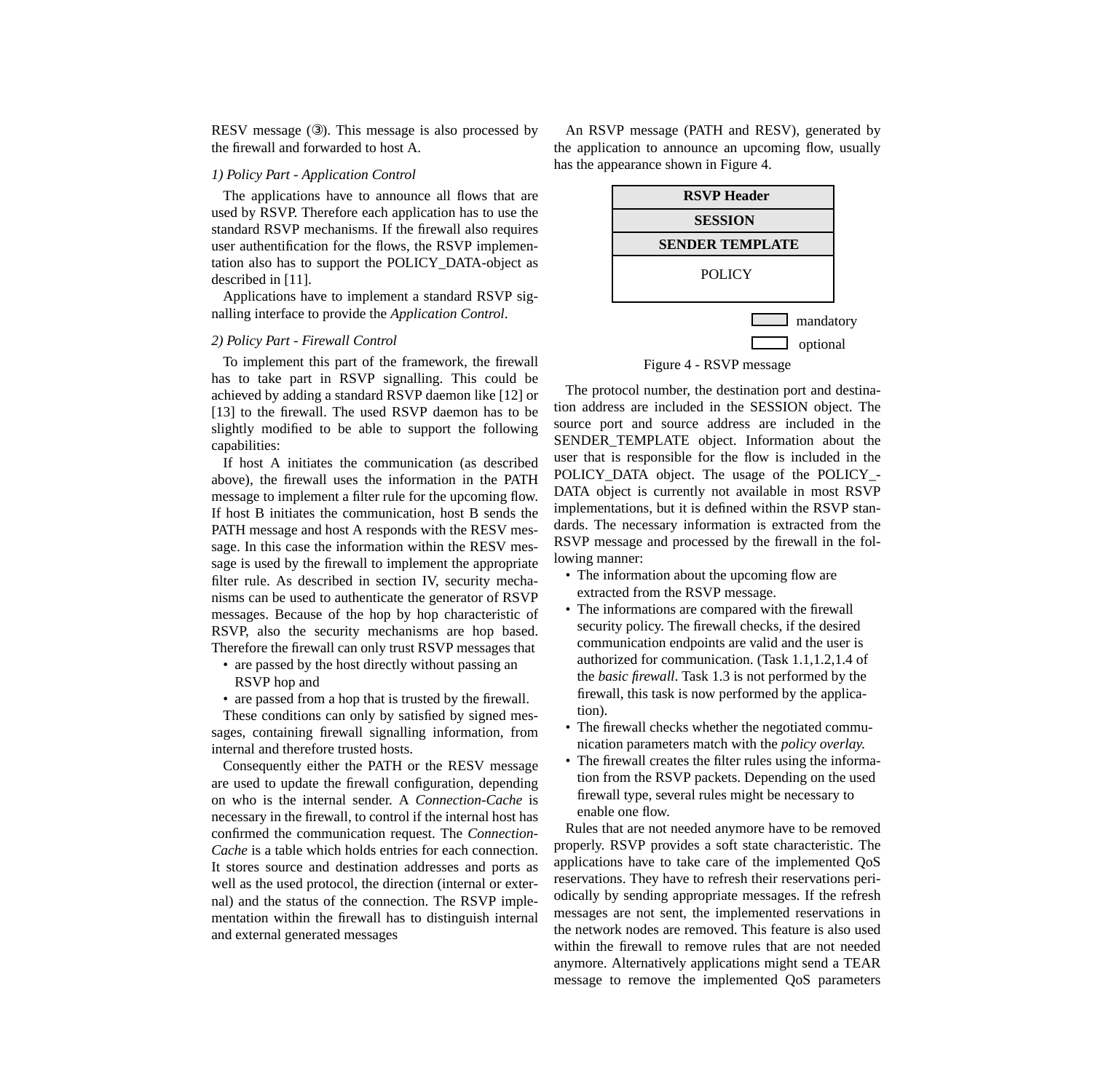explicitly. In this case, the TEAR message is used by the firewall to remove the rules.

## *3) Signalling Part*

The *signalling part* is implemented by using an RSVP implementation (in the application and on the firewall) that supports basic security as defined in Section IV. The *signalling part* uses the standard RSVP signalling mechanisms.

#### *D. Limitations and open Questions*

The additional signalling between applications and the firewall brings up performance questions. It is shown in [\[14\]](#page-9-0) that the RSVP signalling is performant enough to be used even for large number of concurrent sessions.

This paper does not cover the problem domain "NAT functionality", which has to be considered. For NAT functions, additional RSVP objects have to be designed to signal appropriate information between application and firewall.

There are also other fields which have to be investigated, e.g. multicast, real-time operation, extensibility.

#### IV. SECURITY MECHANISMS IN RSVP

Security can be divided into three major issues that can be distinguished: *Authentication, Integrity,* and *Confidentiality.* For all three goals numerous approaches exist on the market today and there are also solutions for the interworking with RSVP.

## *A. Authentication*

The identification of a communication partner is independent from the actual message and is based upon cryptographic methods. In [\[15\]](#page-9-0) an identity representation for RSVP is introduced. The required information to support policy based admission control is placed in POLICY\_DATA objects, which itself consists of other objects which depend on the used identification mechanism, e.g. Kerberos [\[16\]](#page-9-0) or User Distinguished Names. A user process inserts its created authentication data into the RSVP message and sends it to the next hop, where the message is authenticated and a new authentication is inserted. The authentication scheme in RSVP is based on hop-by-hop, like other methods too.

#### *B. Integrity*

Beside knowing that the sender of the message or the last hop respectively can be trusted, it is important that the content of the message is not corrupted. To ensure the integrity of the message a cryptographic hashfunction in conjunction with a message digest (HMAC-M5) is used.

In [\[17\]](#page-9-0) the optional INTEGRITY object is defined, which consists of three main fields

- Key Identifier a unique number for a given sender.
- Sequence Number a one-time-use 64-bit monotonically increasing number to thwart replay attacks. This sequence number is determined by a challenge response method within RSVP.
- Keyed Message Digest the calculated authentication information for this message.

The INTEGRITY object must be the first object after the RSVP-header. The next capable hop selects the key based on the Key Identifier and the senders IP address and verifies that the integrity of the message is not violated. If the verification fails, the message is dropped otherwise a new message digest will be created from the current system. The end-to-end authentication of the message between sender and receiver can be provided only by a chain of trusted hops.

#### *C. Confidentiality*

To retain confidentiality between the communication parties it is necessary to encrypt the body of the message, for instance using IPsec [\[18\] \[19\].](#page-9-0) IPsec can be used in conjunction with RSVP to provide confidentiality. In addition this approach is an alternative for authentication and integrity.

#### *D. Summary*

All three aspects of security can be covered by methods for RSVP. The basic idea behind most methods is the transformation from end-to-end concepts to a hop-by-hop basis, which fits better into the RSVP environment.

Authentication and Integrity must be provided to be able to perform the *basic firewall* Task 1.4 ([Section II.A](#page-1-0)) to ensure that the signalling messages are not modified during the transport. Confidentiality is not necessary, because an intruder can either look at the RSVP message content or the subsequent communication. Communication relations can be determined by an intruder anyway.

Therefore, IPsec is not necessary, because the security requirements can be met by using two additional objects POLICY DATA and INTEGRITY.

If these objects are used, RSVP can be considered secure and capable to carry information to configure a firewall.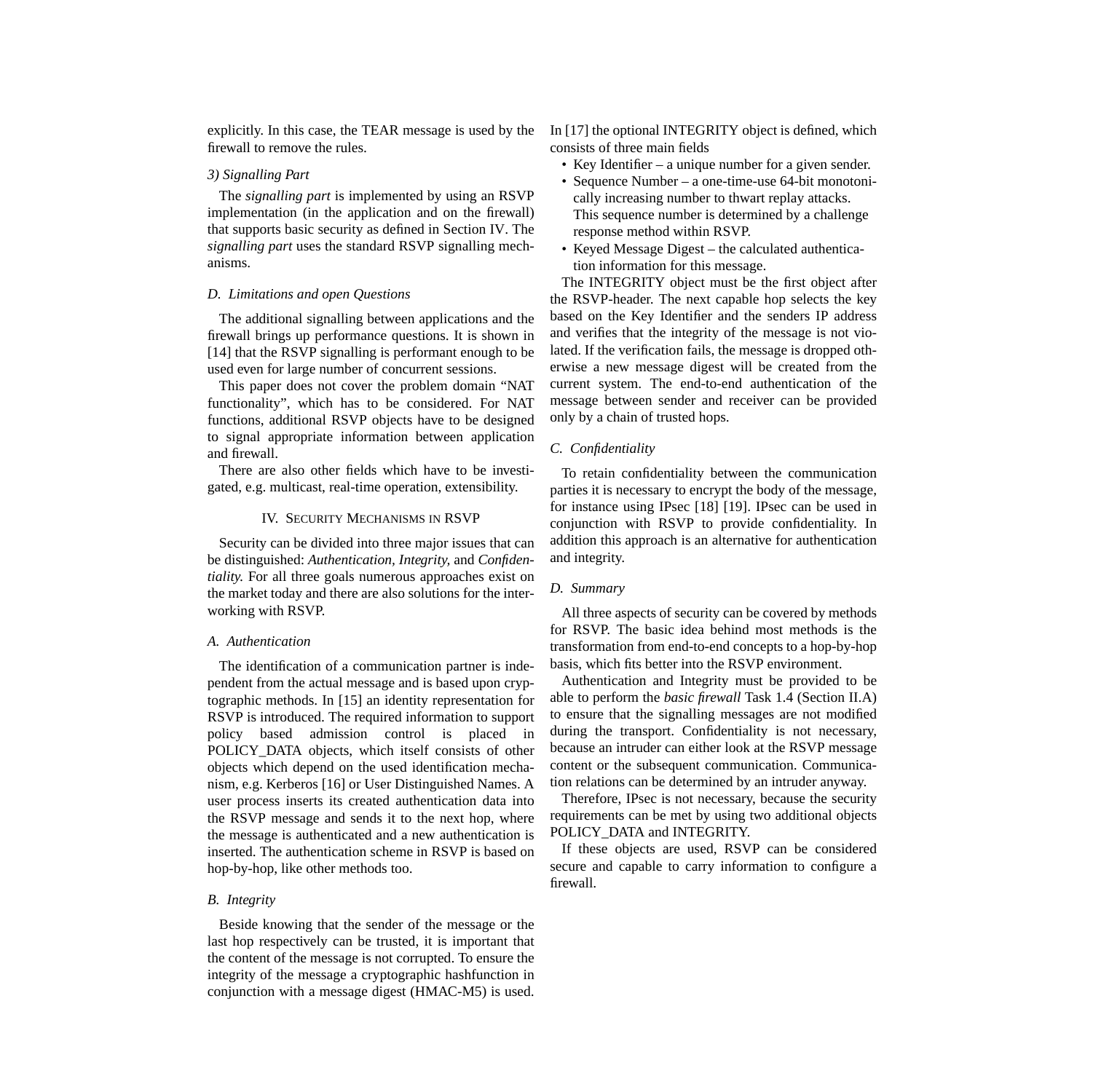## V. COMMUNICATION EXAMPLES

To make the previous described concept more vivid, a real-world examples is explained in this section. In the chosen example, *RealAudio* reflects a currently often used application. The RealPlayer from RealNetworks is presently a widespread application for streamed audio and video over the Internet. This application has a dynamic behavior in negotiating the data connections and is complex to handle for the firewall.

The signalling between a client, the firewall and a server for a RealAudio communication is shown in Figure 5 and described below. The communication starts with an RTSP [\[20\]](#page-9-0) connection from the client to the wellknown port (554) on the server. This connection is used to negotiate parameters, e.g. ports, for the upcoming media data transmission using RTP [\[21\]](#page-9-0) over UDP. To provide synchronization information to the client a fullduplex UDP channel is opened for RTCP. The choice of the port number for the RTP channel is only limited by the rule that it must be an even number above 1023 and for RTCP connection the port must be the next consecutive one. For an administrator of a firewall system it is a priori not known what port for the media data delivery will be chosen. Hence, a dynamic ruleset has to be created to allow RTP streams negotiated by RTSP through the firewall. Applying filter rules for the current session on-the-fly is the only solution, because opening all ports greater 1023 is no alternative.

With our suggestion to use RSVP for signalling, the following situation arise:

- The receiver (here: RealPlayer-client) establishes a RTSP connection via TCP to the server through the firewall, which is not a problem because the connection is to a well-known port and predefined rules can be used.
- After negotiating the parameters for the media streams, the sender (here: RealAudio-Server) initiates the data transmission and the control flow (RTCP). For this purpose the sender sends to PATH messages, one for each flow, to the receiver.
- The informations in the PATH messages are inserted in the *ConnectionCache*, because the sender is an external sender and therefor untrusted.
- The receiver replies with two RESV messages.
- The firewall receives the RSVP message from the RSVP engine and extracts sender and receiver port and address and the underlying protocol from the objects. If the POLICY\_DATA object is present, the user can be identified as well.
- The integrity of the message is checked as well as the authentication. If the verification succeeds, a new rule is created and the parameters for the connection



Figure 5 - RealAudio signalling

are updated in the *ConnectionCache*.

- The arriving UDP stream matches now the criteria in the rulesets from the firewall. The same is true for the RTCP stream.
- After closing the RealAudio session, the specific firewall rules time out or are removed by respective TEAR messages.

The use of RSVP allows to get all necessary information for the creation, installation and deletion of temporary firewall rules.

# VI. IMPLEMENTATION

To evaluate the concept of using RSVP messages to signal information to a firewall, a prototype implementation has been developed.

The implementation only handles a few functions, that can fulfill the basic tasks for the "*Opening and Closing path*" problem domain like *creating* and *deleting* rules for the packet filter.

The model of a RSVP engine is taken from [\[6\]](#page-9-0) and shown in [Figure 6](#page-7-0). For each outgoing interface, the *Packet Scheduler* is responsible for achieving the promised QoS. All message types influencing the QoS like PATH and RESV are handled by this module, as well as the TEAR messages.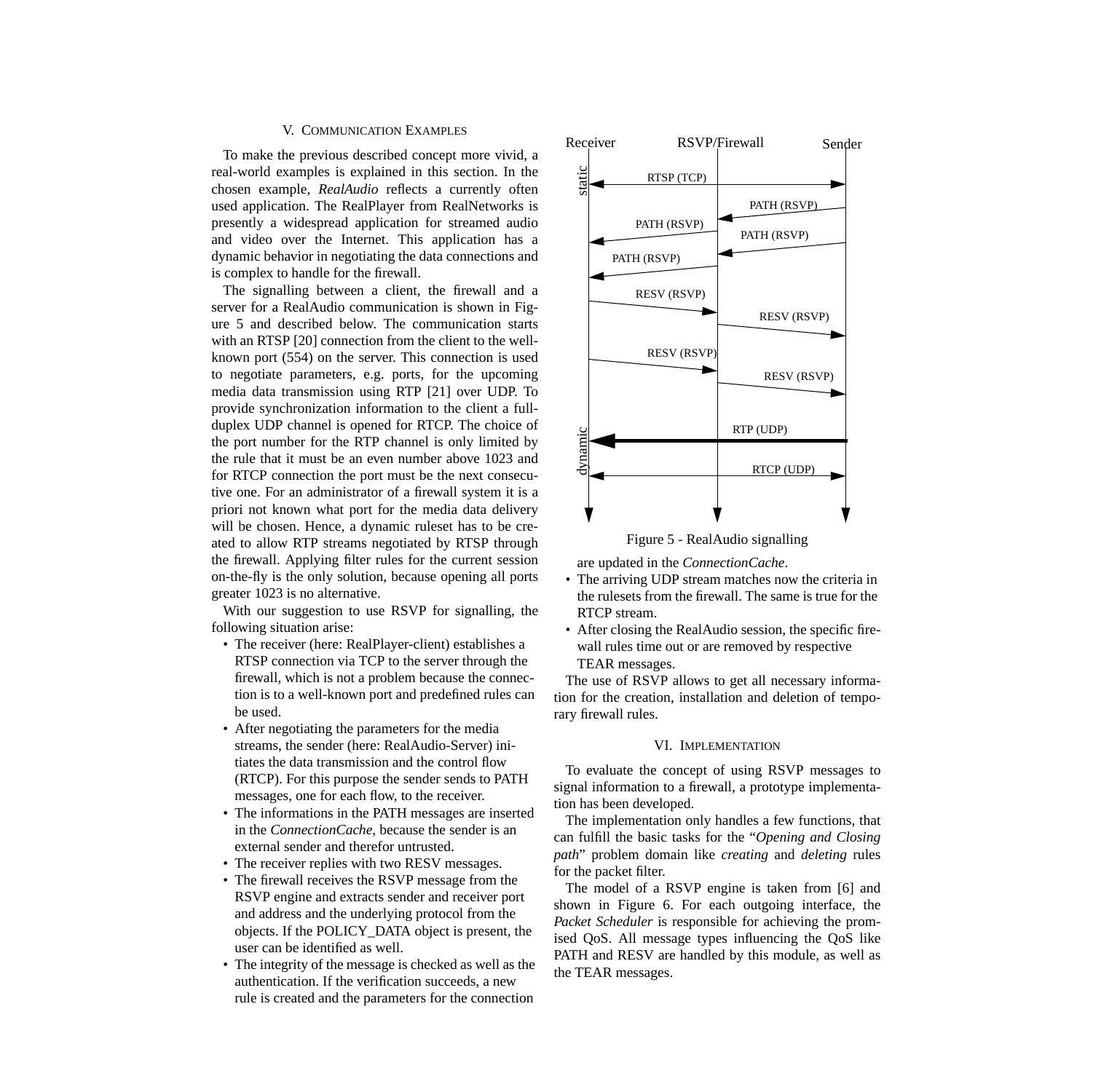<span id="page-7-0"></span>Due to the fact, that these messages carry all the important signalling informations for the firewall, the *Packet Scheduler* is expanded with new functions to ensure the communication with the firewall.



Figure 6 - Modules and flows inside a RSVP host

Below the part of the RSVP engine, which is important for communication with the firewall is described in detail. The described classes refer to the RSVP implementation described in [[13\].](#page-9-0)

## *A. Class hierarchy*

The class hierarchy of *Scheduler* and its derived classes is shown in Figure 8. The class *Scheduler* acts as a base class for different flavors of scheduling packages and provides a common interface to them. It provides the methods shown in Figure 7, needed to perform the requests transported by RSVP.

```
class Scheduler{
   addFlowspec();
   modFlowspec();
   delFlowspec();
   addFilter();
   delFilter();
};
```
Figure 7 - Main methods in Scheduler

The public methods of class *Scheduler* are eventually realized by calling internal virtual methods, which in turn are implemented in derived classes. Furthermore, this class provides some common mechanisms like logging of events and high-level admission control which are not shown here.

The class *Scheduler* which represents the module *Packet Scheduler* in Figure 6 is used as an entry point for the communication between the RSVP engine and the firewall. From this class a new class named *SchedulerFW* is derived and the necessary functions for the interoperation with the firewall are replaced by customized ones.



Figure 8 - Class hierarchy in the KOM-RSVP-Engine

## *B. SchedulerFW*

In the class *SchedulerFW* the methods for adding, deleting and modifying filters are overloaded to accomplish the functions needed to operate a firewall. The method receives as parameters primarily the *Sender*- and *Session*-objects.

These contain, as shown in this paper, all necessary information to describe a connection. The sender and receiver address and port as well as the protocol id can be extracted from these objects and used for building new temporary filter rules in the firewall. These new filter rules are created inside *SchedulerFW* with respect to the filter structure of the particular packet-filter [2[2\].](#page-9-0)

The removement of the rules is pushed by expiring of the softstate in RSVP itself or by explicit TEAR messages. After processing these messages, another systemcall removes the rule from the firewall. Both, the firewall and the RSVP engine, are currently located on one machine.

## VII. RELATED WORK

There are some frameworks available, that can be used to handle applications within a firewall in a generic way. New frameworks are currently investigated and proposed in the standardization organizations (IETF and ITU). Well known methods can be used to solve the described problems for standard applications (e.g. like Telnet or Http). New and currently discussed methods are necessary, because the requirements of new applications (e.g. for IP-Telephony or Video streaming) can not be fulfilled by the existing frameworks [\[23\].](#page-9-0) This is caused by the special characteristics of these applications [\[24\]](#page-9-0). Most of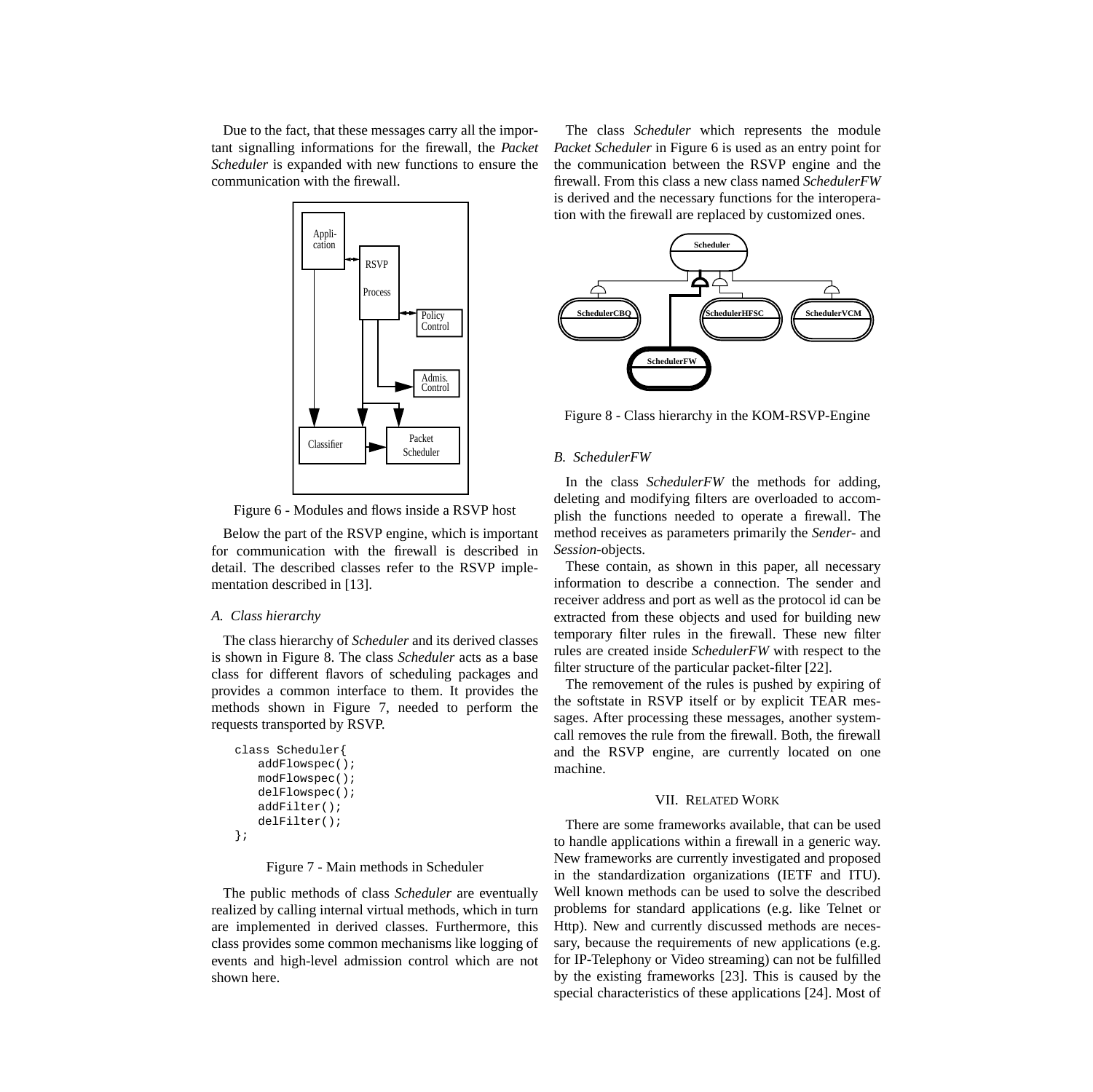the proposed frameworks try to cover both firewall problem domains (*"Opening and closing paths"* and *"NAT functionality")*, which makes sense because these problem domains mostly show up together and are related to the same physical device.

One firewall framework is the SOCKS approach, specified by the Authenticated Firewall Traversal Working Group [\[25\].](#page-9-0) Applications have to be recompiled with an appropriate SOCKS library, then the usage of a firewall is possible in a standardized way. Thereby both firewall problem domains are addressed. TCP and UDP based communication is supported by the socks framework, but UDP is not handled in an efficient way [\[23\].](#page-9-0) TCP connections are used to inform the firewall about the UDP streams, therefore one TCP control connection for every UDP stream is used. With such an approach, new application types like multimedia applications could neither be supported in a efficient way nor for a large number of connections.

A new framework is proposed by the IETF, which defines a signalling protocol. The applications inform the firewall about their needs through a Firewall Control Protocol (FCP) [\[26\]](#page-9-0). This draft covers both firewall problem domains. The application type which initially is targeted by this work, is IP-Telephony based on SIP. Therefore, this framework is optimized for multimedia applications, and their specific needs are considered. Up to now, the draft only defines the general requirements for the FCP. Neither the exact design of the FCP is given, nor the transport protocol that should carry the FCP messages.

A second IETF draft [\[27\]](#page-9-0) addresses only the IP-Telephony H.323 firewall problem. NAT or protocols other than H.323 are not considered. In this draft, a H.323 Firewall Control Protocol (HFCP) is proposed. Technically it is the same approach as the previous one, described in more detail but only for H.323 applications in non NAT environments.

The ITU is proposing a VoIP Firewall Control Protocol [\[28\].](#page-9-0) This protocol targets all firewall problem domains and the protocol can also be used for all kind of applications. The protocol itself is, as the name of the protocol indicates, optimized for IP-Telephony. This protocol is specified in detail and first implementations exist. As a carrier for the FCP a RPC like mechanism is proposed.

Our approach is also based on a signalling between the communication endpoints (applications) and the firewall. The differences between our approach and the described existing solutions are the following. An existing protocol is used, namely RSVP. In the *passive mode*, information that is already available is used. No additional effort at the client side is necessary to solve the firewall problem domain *"Opening and closing paths".* Our approach is

more general, because it is not application specific and can deal with "modern" applications. Our approach is more integrating, because two related problems can be solved (QoS and QoP) using one framework.

#### VIII. CONCLUSION

We have shown that RSVP can be used as generic firewall framework. Compared to other existing frameworks this approach is based on already established and used methods. By combining both approaches, RSVP signalling and explicit firewall control, both benefit. Firewalls will benefit if they are able to provide a generic interface, that is well known and is already accepted by application developers. RSVP benefits by providing an additional feature and becoming thereby a more integrating signalling approach.

We believe that in the near future explicit service negotiation will be used on the network and that RSVP will be used for this purpose. Security can be seen as a QoS parameter (QoP) and it is sound to use the same protocol to signal all QoS parameters.

We have shown that RSVP already provides a lot of mechanisms that are also necessary to build a firewall framework. Few extensions to RSVP are necessary to also cover the task "firewall control".